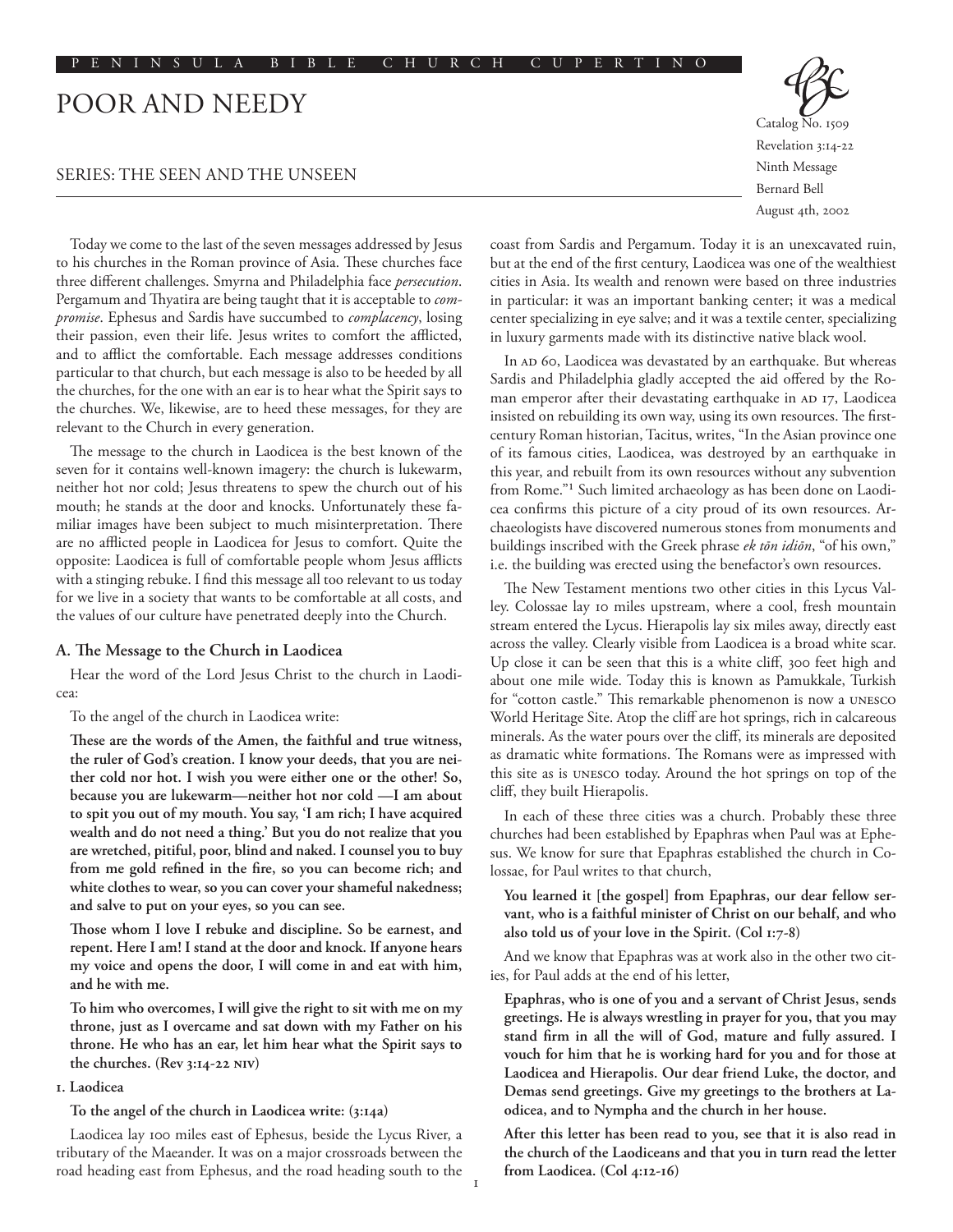In the early 60s there were vibrant churches in these three cities. But as we'll soon see, just thirty years later the church in Laodicea was not doing well.

### **2. Self-description of Jesus**

# **These are the words of the Amen, the faithful and true witness, the ruler of God's creation. (3:14b)**

As usual, Jesus commences his message to his church in Laodicea by directing her gaze onto himself. He introduces himself using three terms. Unlike the other six messages this self-description is not drawn from John's initial vision of Jesus (1:12-16), but it is fully consistent with the imagery of the whole book. Jesus is the Amen, language drawn from Isaiah 65:16 where God is twice called the God of Amen, the God of truth or the true God. Amen is a Hebrew word, an adverb that means "may it be so." In every instance other than Isaiah 65:16, it is used as a response to something just said, expressing the commitment of the speaker to what he has just heard. This usage is picked up in the New Testament, and continued on in the Church until today. When we say Amen at the end of a prayer, we are committing ourselves to that prayer, longing that it be so, that it be fulfilled.

Once in each testament the word Amen is used in a highly distinctive way. In Isaiah God says "Whoever invokes a blessing in the land will do so by the God of truth [Amen]; he who takes an oath in the land will swear by the God of truth [Amen]" (Isa 65:16). The context is God's promise to restore his people. Ultimately God's promises rest on his own character, for he is the Amen. Here in Revelation, Jesus describes himself as the Amen. As we've seen before, we have an ascription to Jesus of Old Testament titles reserved for God alone. Their attribution to anyone other than God would be blasphemous. Again we have this extraordinarily high Christology, this exalted understanding of the identity of Jesus. God is the Amen, and now Jesus is the Amen. Paul writes, "For no matter how many promises God has made, they are 'Yes' in Christ. And so through him the 'Amen' is spoken by us to the glory of God" (2 Cor 1:20). In the name of Jesus Christ we add Amen to our petitions. But the important Amen is the one God has spoken to us, Jesus himself.

John has been instructed to write what he has seen, namely what is now and what will be (1:19). In the world of the "now" there is a contrast between the seen and the unseen. The visible world is largely counterfeit: the beast occupies a counterfeit throne, and receives the worship of the inhabitants of the world, the citizens of Babylon. There is open hostility to God and to his people. But John is given a revelation of the unseen world, where he sees the true throne, occupied by God and the Lamb, receiving the worship of his people. "What will be" is that the imposters will be exposed, the counterfeit will be overthrown. Once they are then the unseen can become seen, as the New Jerusalem descends from heaven to earth. We long for that day to come, and at the end of the book we cry out, "Amen. Come, Lord Jesus" (22:21). How can we know that this transition from the "what is" to the "what will be" will happen? It will happen because Jesus himself is the Amen. The "may it be so" is not just our wishful thinking, but is the declaration of God in Christ. Jesus is God's Amen that makes it happen.

The second term Jesus uses of himself is "the faithful and true witness." John has already described Jesus as the faithful witness (1:5). Faithful witness is a key concept in this book. In this world the saints are called to bear faithful witness to Jesus. Their model is Jesus, the archetypal faithful witness. It means bearing testimony to the true, which in the world of the "what is now" is unseen to those without a revelation.

Thirdly, Jesus describes himself as "the ruler of God's creation." If you compare translations you will notice that the translators have had some difficulty with this phrase. The word *archē* signifies priority, whether in time or position or cause. Does it mean that Jesus has priority of position over creation, that he is its ruler? Or that he has priority in time, that he was before creation, as we read in John's Gospel, "*In the beginning* was the Word, and the Word was with God, and the Word was God. He was with God *in the beginning*" (John 1:1-2)? Or that he has priority of cause, that he is the First Cause of all creation? Theologians have puzzled long and hard over the relationship between the Father and the Son, and over the relationship between the Son and creation. It is surely significant that the other passage that sheds most light on this phrase is in the letter which Paul wrote to the church in Colossae, just ten miles away. Paul describes Jesus Christ this way,

**He is the image of the invisible God, the firstborn over all creation. For by him all things were created: things in heaven and on earth, visible and invisible, whether thrones or powers or rulers or authorities; all things were created by him and for him. He is before all things, and in him all things hold together. And he is the head of the body, the church; he is the beginning and the firstborn from among the dead, so that in everything he might have the supremacy. For God was pleased to have all his fullness dwell in him, and through him to reconcile to himself all things, whether things on earth or things in heaven, by making peace through his blood, shed on the cross. (Col 1:15-20)**

It seems more than likely that Rev 3:14 is a deliberate reference back to Paul's letter to Colossae. The Colossian believers had a faulty Christology. They had fallen prey to Gnosticism, one of whose tenets was to impose a chain of intermediaries between God and Christ. The Laodiceans also have a faulty Christology, though of a different type, as we'll see in a moment. Both needed to restore Jesus to the beginning of their thinking, to give him the preeminence. At the end of Revelation God describes himself as "the Beginning and the End" (21:6), and Jesus echoes (22:13). Indeed, Jesus is the Alpha and the Omega, the First and the Last, the Beginning and the End (22:13). In whatever sense we understand Jesus' priority in this verse, it is clear that Jesus is reminding the Laodicean church of his exalted preeminence. In each of the three terms, Jesus places himself center-stage before the church. We will soon see why he does so.

### **3. Prophetic Message**

**I know your deeds, that you are neither cold nor hot. I wish you were either one or the other! So, because you are lukewarm—neither hot nor cold—I am about to spit you out of my mouth. You say, 'I am rich; I have acquired wealth and do not need a thing.' But you do not realize that you are wretched, pitiful, poor, blind and naked. (3:15-17)**

As to the other churches, Jesus begins his prophetic message to his church in Laodicea with a statement of his knowledge of affairs in the church. In the other six churches, Jesus finds at least something good to commend, but in the Laodicean church he finds nothing worthy. Jesus accuses the church of being lukewarm, neither hot nor cold. Many sermons interpret the hot as zeal for Jesus and the cold as antagonism to him. But Jesus seems to consider hot and cold as equally satisfactory conditions. Here it helps to understand the local geography. Across the valley, Hierapolis had its hot mineral springs, which people then and now considered of medicinal value. Upriver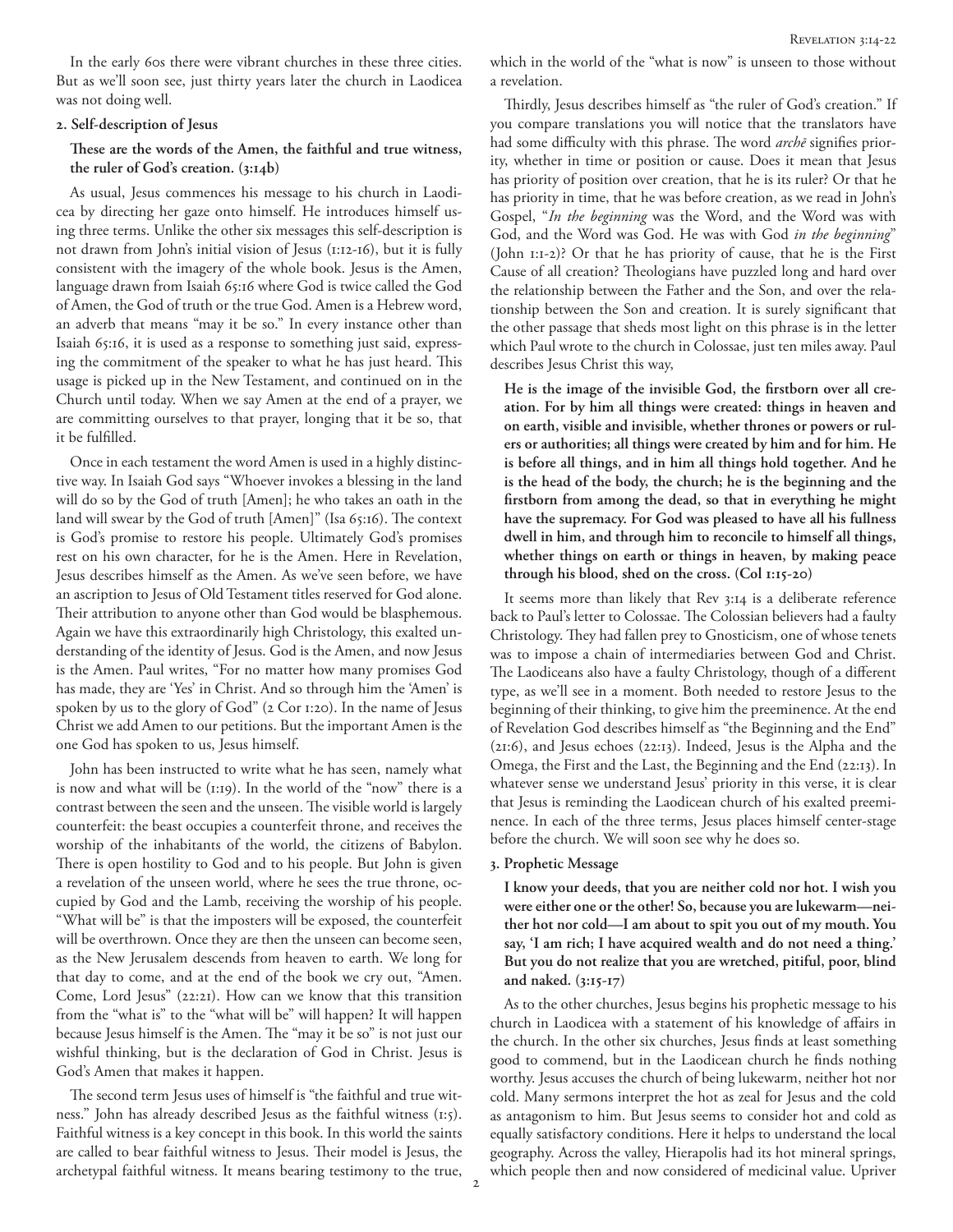#### Poor and Needy

lay Colossae, with its cold, fresh water. In between lay Laodicea with no useful water of its own. Indeed it had to import water by aqueduct from a mineral spring. By the time the water reached Laodicea it would have been lukewarm and probably rather emetic. The first problem of the Laodicean church was that it was useless, good for nothing. The church neither healed nor refreshed.

Jesus has a second criticism. The city boasted of its wealth and refused Roman aid in rebuilding from the earthquake of AD 60. The church has a similar boast, "I am rich; I have acquired wealth and do not need a thing." The city did not need Rome, although it owed its prosperity to the peace that Rome had brought to Asia. The church does not need Jesus. Yet the church is the church of Jesus Christ. As we have repeatedly sung over the past few months, the Church's one foundation is Jesus Christ her Lord. No doubt there was plenty of activity in the Laodicean church, but the church had lost its focus. The church in Ephesus had forsaken her first love (2:4). The church in Sardis was worse: though she had a reputation of being alive, she was dead (3:1). The church in Laodicea is still worse: she has forgotten the Lord completely. It is the antithesis of the Smyrnan church. That church thought she was poor, but Jesus says she is rich (2:9). This church thinks she is rich, but Jesus says she is poor. Indeed, the church is in such poor shape that Jesus piles up five adjectives to describe it: wretched, pitiful, poor, blind, naked.

What will Jesus do with such a church, a church that is so sick it makes him want to spew it out of his mouth? His resolve is a mixture of invitation and command:

**I counsel you to buy from me gold refined in the fire, so you can become rich; and white clothes to wear, so you can cover your shameful nakedness; and salve to put on your eyes, so you can see. Those whom I love I rebuke and discipline. So be earnest, and repent. Here I am! I stand at the door and knock. If anyone hears my voice and opens the door, I will come in and eat with him, and he with me. (3:18-20)**

There is still time. Jesus has not given up on the church in Laodicea. Since Laodicea was a prosperous commercial center, Jesus uses a commercial metaphor to urge repentance, counseling the church to buy from him three things that would be familiar to every resident: gold, woolen garments, and eye salve. By doing so she will redress her condition of being poor, blind and naked. The treasures that the world affords her are transitory and cannot meet her deepest needs. She needs spiritual riches that have been refined in the crucible of patient endurance. She needs spiritual garments, washed clean in the blood of the Lamb, so that she gain admission to the marriage supper of the Lamb. She needs spiritual sight so that she can see the unseen as well as the seen, so that she can distinguish the true from the counterfeit. Jesus bids her come to him to buy for that is commercial language she understands, but in reality we cannot buy anything from him. He knows that we have no money, yet still bids us come. In the closing verses of the book we find a wonderful invitation:

# **The Spirit and the bride say, "Come!" And let him who hears say, "Come!" Whoever is thirsty, let him come; and whoever wishes, let him take the free gift of the water of life. (22:17)**

This invitation is based on one issued by God through his prophet Isaiah to his people,

**Come, all you who are thirsty, come to the waters; and you who have no money, come, buy and eat! Come, buy wine and milk** 

#### **without money and without cost. (Isa 55:1)**

Each invitation is addressed not to those who are rich but to those who are poor. The tragedy of the Laodicean church is that she thinks she can make it on her own, using her own resources. To quote Frank Sinatra, "I did it my way." The city did it her own way, proudly chiseling *ek tōn idiōn* "of her own" onto her monuments. The church is doing the same thing, but by so doing she is shutting out Jesus.

Jesus' stinging rebuke of the church is evidence not of his rejection of the church, but of his great love for the church, for it is those he loves that he rebukes and disciplines. It is his church, not the Laodicean's church. His rebuke is for the purpose that the church might repent and once again be zealous for him. It is because he loves his church that he appeals to the church to let him back inside.

Verse 20 is one of the most famous verses of the Bible, a verse that has been used repeatedly for evangelistic purposes. It is assumed that the verse is written to unbelievers, but notice that the verse is addressed to the church, the church which has shut Jesus out. Holman Hunt's famous painting *The Light of the World*, portrays a weak Jesus standing forlornly outside a door with no handle on the outside. It would be better to envision Jesus hammering loudly and persistently at the door of the church, seeking to awaken the church from its self-sufficient complacency. If they will let him back in to his rightful place as head of the church, there will be restoration. If not, the implication is judgment. The opportunity for Jesus' gracious restoration is expressed in the metaphor of a meal, a powerful symbol of hospitality, friendship and reconciliation.

### **4. Promise to the Victor**

As with the other letters, Jesus closes his message to the church in Laodicea with a promise to the victor, to the one who overcomes.

# **To him who overcomes, I will give the right to sit with me on my throne, just as I overcame and sat down with my Father on his throne. (3:21)**

The victor in Laodicea is the one who does not shut Jesus out, the one who knows his need for Jesus and welcomes him. To this one Jesus promises a place on his throne. Jesus will deal with the overcomer the same way that his Father dealt with him, the archetypal overcomer. Because Jesus was the faithful witness, the Father vindicated him. Because the overcomer is a faithful witness, Jesus will vindicate him. Here, as elsewhere in the book, the believer is called to follow in the footsteps of Jesus.

## **B. Poor and Needy**

The Laodicean church receives the harshest criticism of any church because she has shut out Jesus, the Lord of the Church. The complacency that had already infected Ephesus and Sardis had reached its logical end in Laodicea. The church had forgotten that she is the church of Jesus Christ, had forgotten that it is all about Jesus. We are poor and needy people desperately in need of Jesus, both for salvation and for ongoing spiritual life.

### **1. Poor and Needy for Salvation**

We are poor and needy when it comes to salvation. The scandal of the gospel is that it is the poor and needy who receive salvation. Throughout the gospels we find addressed to Jesus the cry *kyrie eleison*, "Lord, have mercy." It is on the lips of lepers, the blind, the Syro-Phoenician woman, the father of the epileptic boy. But it is never on the lips of the religious leaders. In Luke 18:9-14, Jesus tells the parable of a Pharisee and a tax collector, each of whom prayed to God. The Pharisee prayed, "God, I thank you that I am not like all